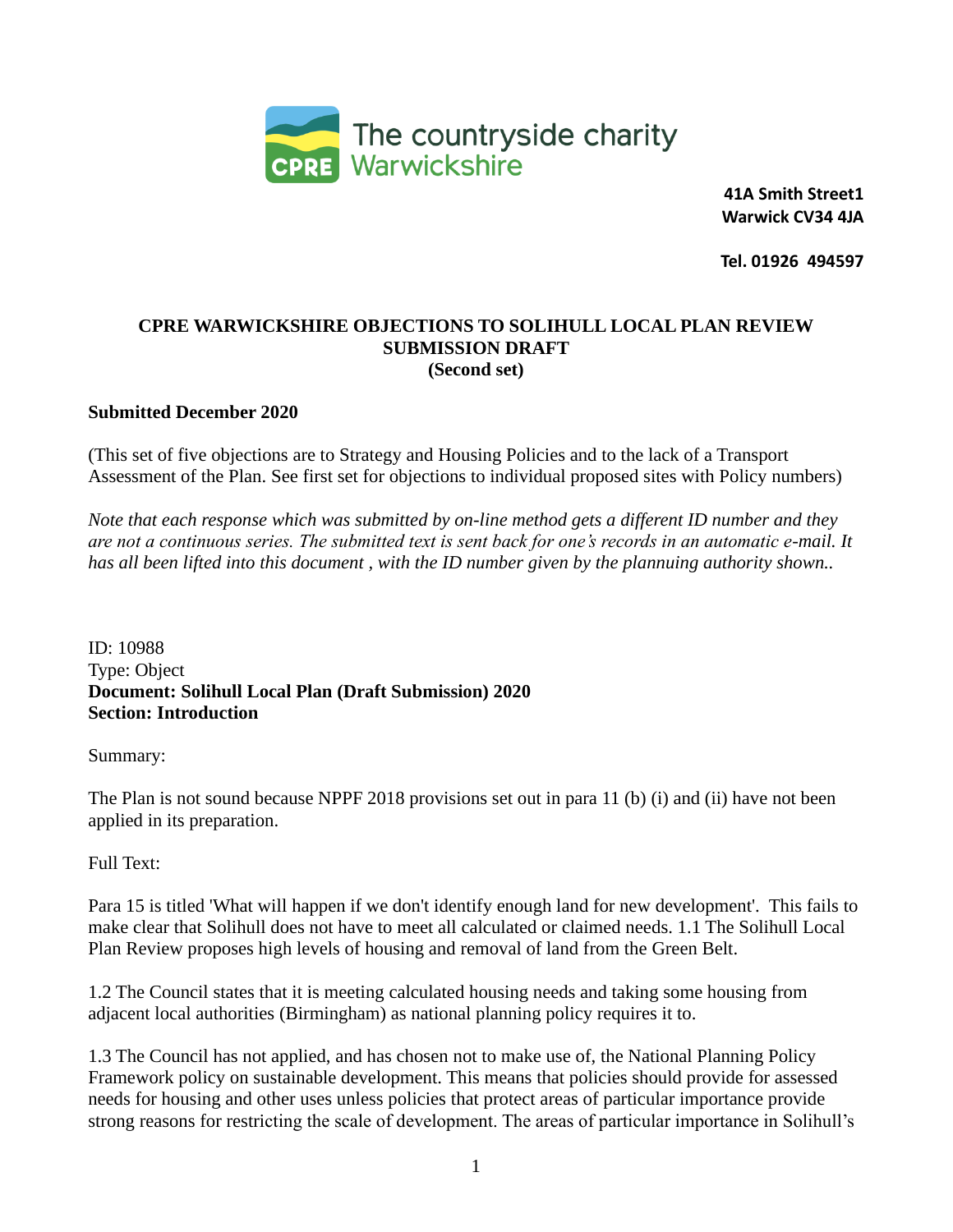case are the areas of Green Belt. Green Belt designation covers all of Solihull's countryside and is justification for not meeting the assessed need for housing. See NPPF 2018, paragraph 11.

1.4 The Council has not in its Submission Draft Plan explained why it has disregarded this key national planning policy and is proposing the relase of large areas of Green Belt to meet the assessed housing need, when the NPPF policy on sustainable development states that it is not required to do this.

1.5 Exceptional circumstances for changing Green Belt boundaries (and thus removing land from the Green Belt) cannot be demonstrated where the policy in the NPPF para 11(b) has not been applied.

1.6 The Plan is not sound because the NPPF's policy has not been applied.

ID: 10992 Type: Object **Document: Solihull Local Plan (Draft Submission) 2020 Section: Challenges**

Summary:

Challenge B is falsely stated. The Council has not applied, and has chosen not to make use of, the National Planning Policy Framework policy on sustainable development. This means that policies should provide for assessed needs for housing and other uses unless policies that protect areas of particular importance provide strong reasons for restricting the scale of development. The areas of particular importance in Solihull's case are the areas of Green Belt. Green Belt designation covers all of Solihull's countryside and is justification for not meeting the assessed need for housing. The Plan is not sound.

### Full Text:

Challenge B is stated to be meeting housing needs across the Borough, including the Borough's own needs and, where possible, assisting with accommodating the HMA wide shortfall.

This fails to make clear that Solihull does not have to meet all calculated or claimed needs.

1.1 The Solihull Local Plan Review proposes high levels of housing and removal of land from the Green Belt.

1.2 The Council states that it is meeting calculated housing needs and taking some housing from adjacent local authorities (Birmingham) as national planning policy requires it to.

1.3 The Council has not applied, and has chosen not to make use of, the National Planning Policy Framework policy on sustainable development. This means that policies should provide for assessed needs for housing and other uses unless policies that protect areas of particular importance provide strong reasons for restricting the scale of development. The areas of particular importance in Solihull's case are the areas of Green Belt. Green Belt designation covers all of Solihull's countryside and is justification for not meeting the assessed need for housing. See NPPF 2018, paragraph 11.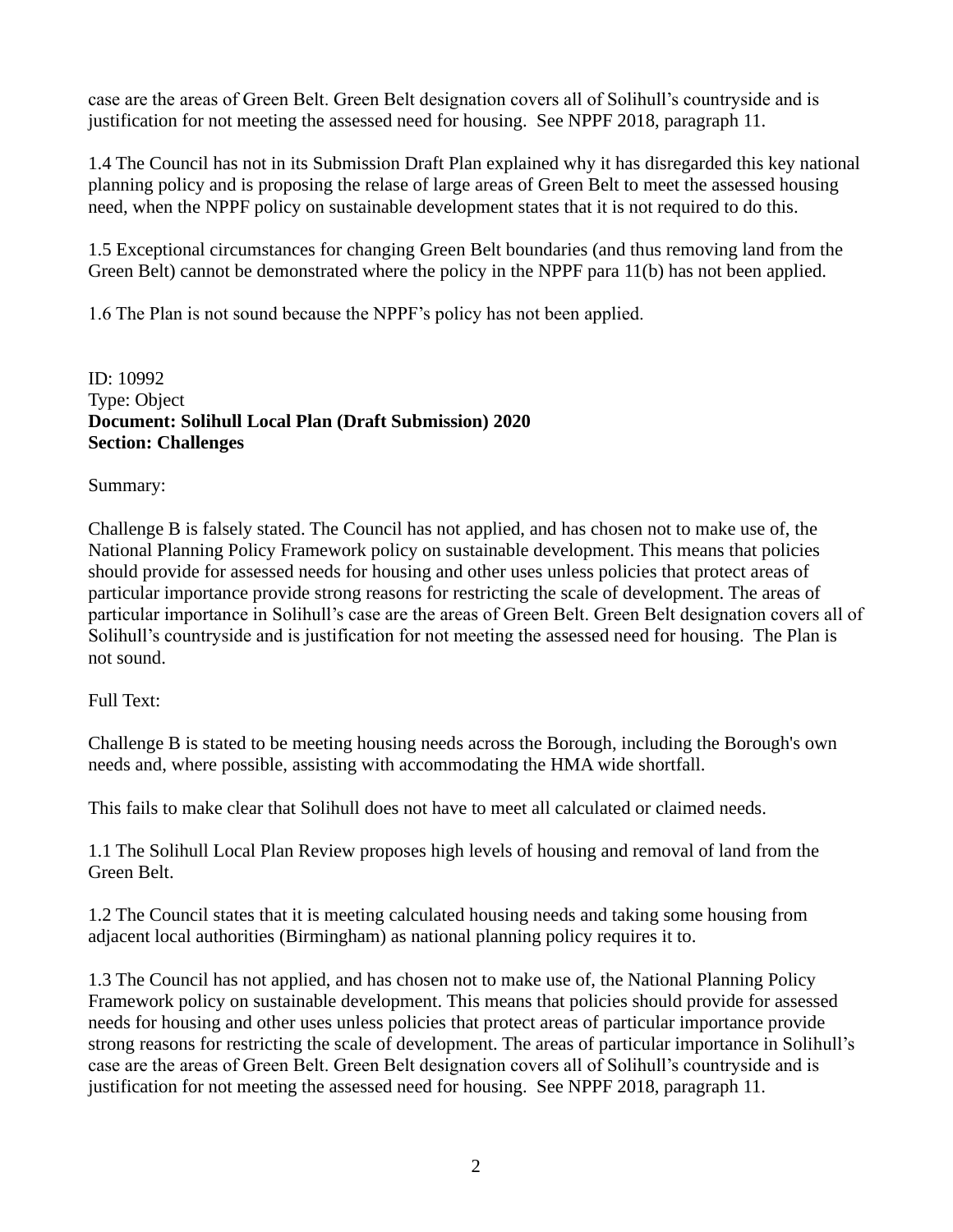1.4 The Council has not in its Submission Draft Plan explained why it has disregarded this key national planning policy and is proposing the release of large areas of Green Belt to meet the assessed housing need, when the NPPF policy on sustainable development states that it is not required to do this.

1.5 Exceptional circumstances for changing Green Belt boundaries (and thus removing land from the Green Belt) cannot be demonstrated where the policy in the NPPF para 11(b) has not been applied.

1.6 The Plan is not sound because the NPPF's policy has not been applied.

D: 10994 Type: Object **Document: Solihull Local Plan (Draft Submission) 2020**

### **Section: Spatial Strategy**

Summary:

The Spatial Strategy is not sound. The Council has not applied, and has chosen not to make use of, the National Planning Policy Framework policy on sustainable development. This means that policies should provide for assessed needs for housing and other uses unless policies that protect areas of particular importance provide strong reasons for restricting the scale of development. The areas of particular importance in Solihull's case are the areas of Green Belt. Green Belt designation covers all of Solihull's countryside and is justification for not meeting the assessed need for housing. See NPPF 2018, paragraph 11.

# Full Text:

The spatial strategy stated at paras 56-59 is to develop and expand the Borough for the reasons given in paras 56, 57 and 58. Para 59 states that "to deliver the level of growth envisaged will require significant releases of land from the Green Belt".

This is contrary to national planing policy. Under the NPPF 2018, para 11 'The presumption if favour of sustainable development', Solihull does not have to meet all calculated or claimed needs.

The Solihull Local Plan Review proposes high levels of housing and removal of land from the Green Belt. The Council states that it is meeting calculated housing needs and taking some housing from adjacent local authorities (Birmingham).

The Council has not applied, and has chosen not to make use of, the National Planning Policy Framework policy on sustainable development. This is that policies should provide for assessed needs for housing and other uses unless policies that protect areas of particular importance provide strong reasons for restricting the scale of development. The areas of particular importance in Solihull's case are the areas of Green Belt. Green Belt designation covers all of Solihull's countryside and is justification for not meeting the assessed need for housing. See NPPF 2018, paragraph 11.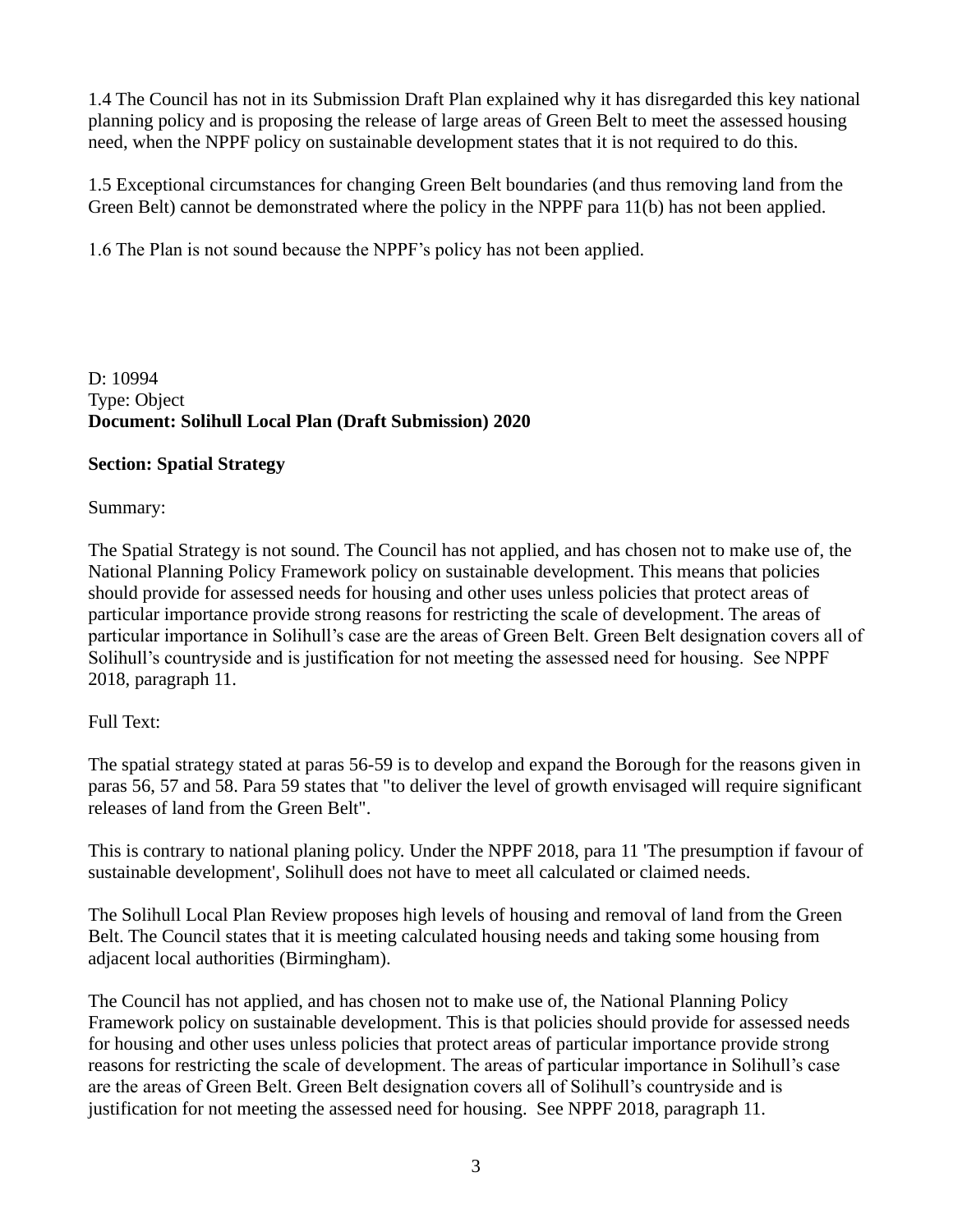The Council has not in its Submission Draft Plan explained why it has disregarded this key national planning policy and is proposing the release of large areas of Green Belt to meet the assessed housing need, when the NPPF policy on sustainable development states that it is not required to do this.

Exceptional circumstances for changing Green Belt boundaries (and thus removing land from the Green Belt) cannot be demonstrated where the policy in the NPPF para 11(b) has not been applied.

The Plan is not sound because the NPPF's policy has not been applied; in fact it has been ignored.

ID: 11005 Type: Object

### **Document: Solihull Local Plan (Draft Submission) 2020**

### **Section: Policy P5 Provision of Land for Housing**

Summary:

Provision of housing to meet the increase in households projected by ONS for Solihull up to 2036 can be achieved without any removal of Green Belt or allocation of housing on land now Green Belt, except at the UK Central Hub north of the A45.

The housing strategy is wrongly based on allocation of a small number of large housing sites, on land now Green Belt. Replacement of these by a strategy of small sites would enable the increase in households to 2036 to be catered for without the scale of loss of Green Belt that the Plan proposes.

### Full Text:

Policy P5 and the accompanying tables propose a high level of housing provision over 15/16 years (2020-2036) - 15,000, or nearly 1,000 per year. This is much higher than any past rate for housing completions except in occasional years. The total is well in excess of the ONS projection for increase in number of households in the Borough. The annual increase is given (Table at para 220) as 632 households/ year 2020-230. The ONS projection beyond 2030 is not shown; if the rate of increase is the same the growth in households 2020-2036 would be about 9,500. That may be too high.

Without allocating any new sites which are on Green Belt and without including any housing at the UK Central Hub area to 2036, the Solihull Housing Land Supply table (Table at para 222) shows a total supply of 7,000 new dwellings. This is from summating all figures in lines 1 to 8 of that table. The entry for line 5, Town Centre Sites, of 961, seems likely to be underestimated because capacity of Solihull Town Centre and scope for additional dwellings there seems likely to be higher than the Plan quotes (861 dw, see footnote 29).

Provision of housing to meet the increase in households projected by ONS for Solihull up to 2036 can be achieved without any removal of Green Belt or allocation of housing on land now Green Belt, except at the UK Central Hub north of the A45. That land is proposed for removal from the Green Belt